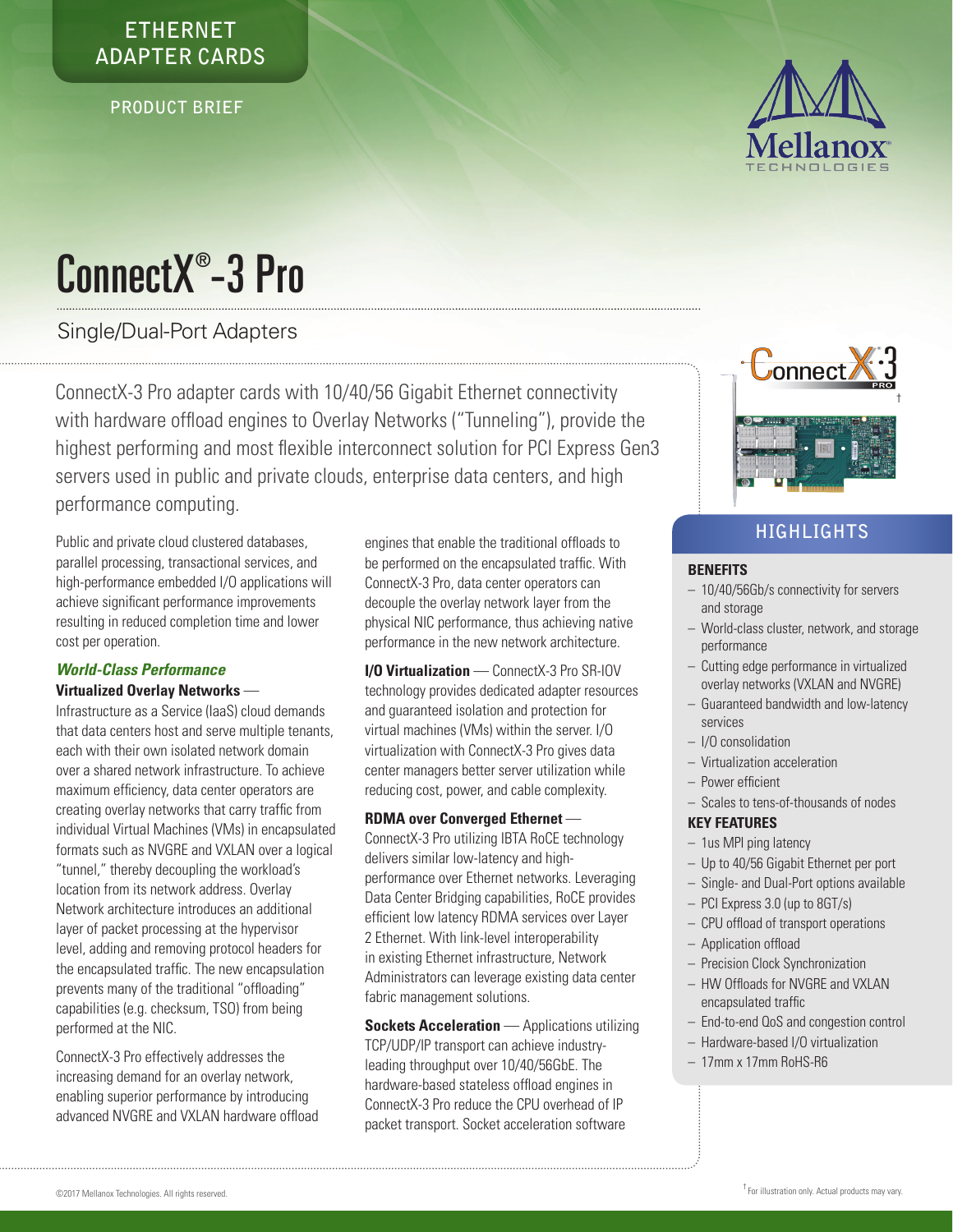further increases performance for latency sensitive applications.

**Storage Acceleration** — A consolidated compute and storage network achieves significant cost-performance advantages over multi-fabric networks. Standard block and file access protocols can leverage Ethernet or RDMA for high-performance storage access.

#### *Software Support*

All Mellanox adapter cards are supported by Windows, Linux distributions, VMware, FreeBSD, Ubuntu, and Citrix XenServer. ConnectX-3 Pro adapters support OpenFabrics-based RDMA protocols and software and are compatible with configuration and management tools from OEMs and operating system vendors.



*ConnectX-3 Pro Intelligent NIC — The Foundation of Cloud 2.0*